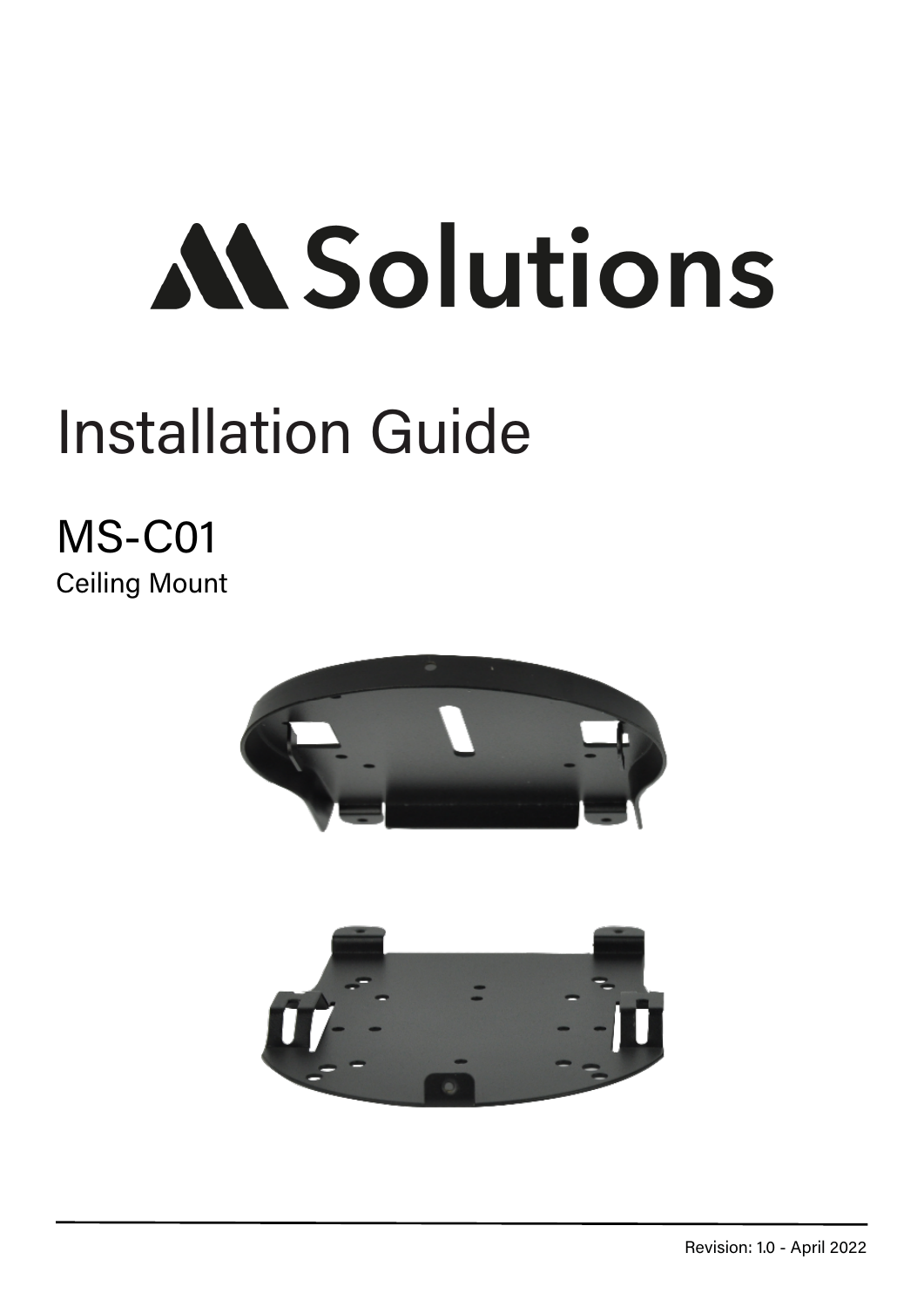#### **AL** Solutions

## What's Included

| <b>Pieces</b> | Item                                                                     |
|---------------|--------------------------------------------------------------------------|
|               | <b>Ceiling Mount</b>                                                     |
|               | Cross recessed, pan head with tail machine teeth<br>screw, UNC 1/4"-20*8 |
|               | Pan head, flat tail, self-tapping lock screws, M3*6                      |



## Not Included

| Pieces         | <b>Item</b>                 |
|----------------|-----------------------------|
| $\overline{a}$ | <b>*M5 Expansion screws</b> |

\* These screws need to be provided by the installer based on the thickness of the ceiling.

Caution: It is the responsibility of the installer to ensure the camera and its mounting hardware are firmly secured, so that the camera does not fall. Anchoring hardware appropriate to the wall type must be selected and provided by the installer.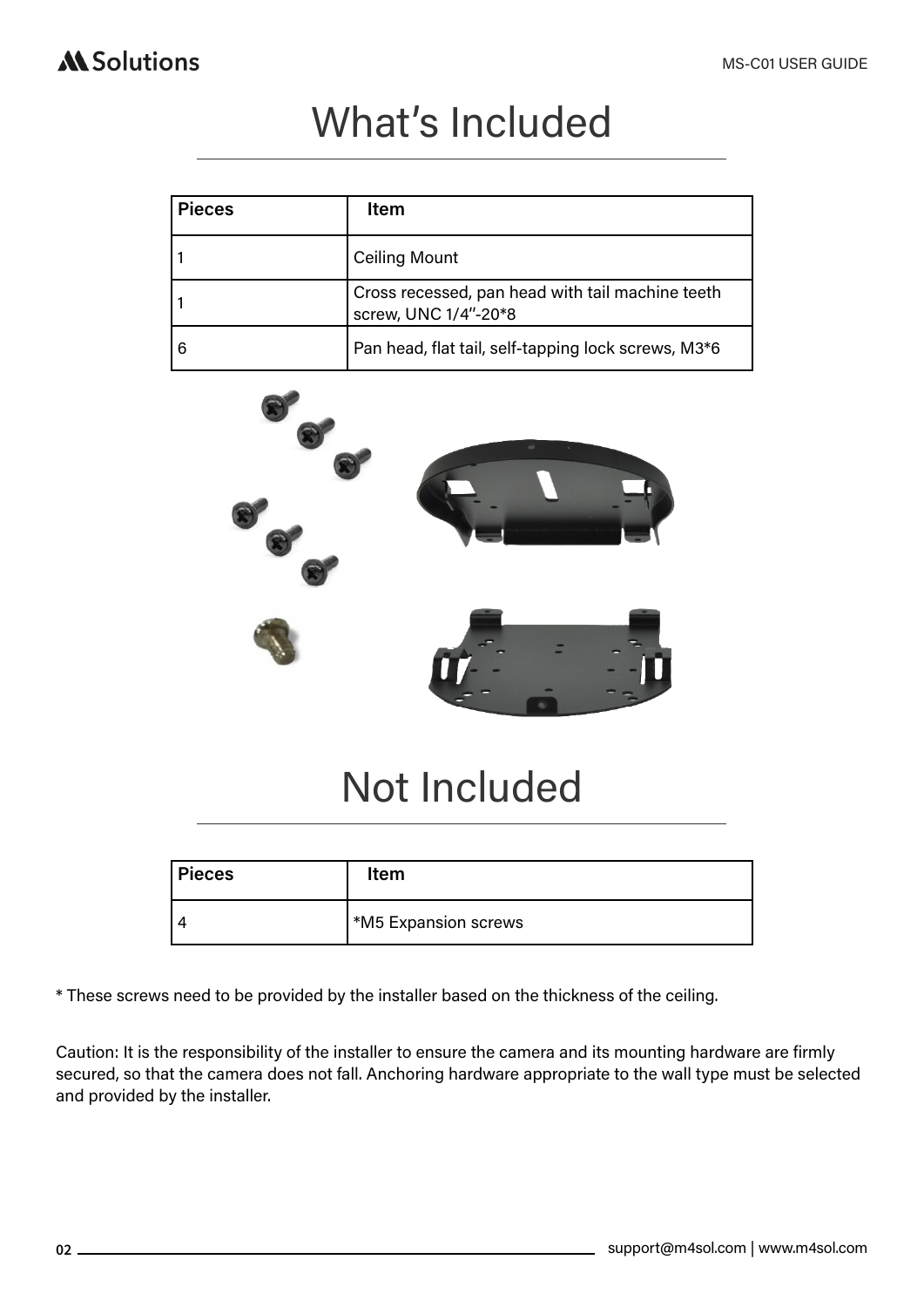## **AL** Solutions

## Installation

#### **Step 1.**

 a) Position upper component of anchor on ceiling, and mark ceiling for placement (markers indicated in steps 2 and 4).

b) Pre-drill holes in ceiling.

**NOTE:** Check depth of the mounting holes by inserting a straw or toothpick, and measure against the length of screws.

#### **Step 2.**

- a) Please top component of mount back over marking on ceiling.
- b) Secure using M5 expansion screws (not included).



#### **Step 3.**

Secure bottom component of mount to the bottom of the camera, using included M3\*6 screws.

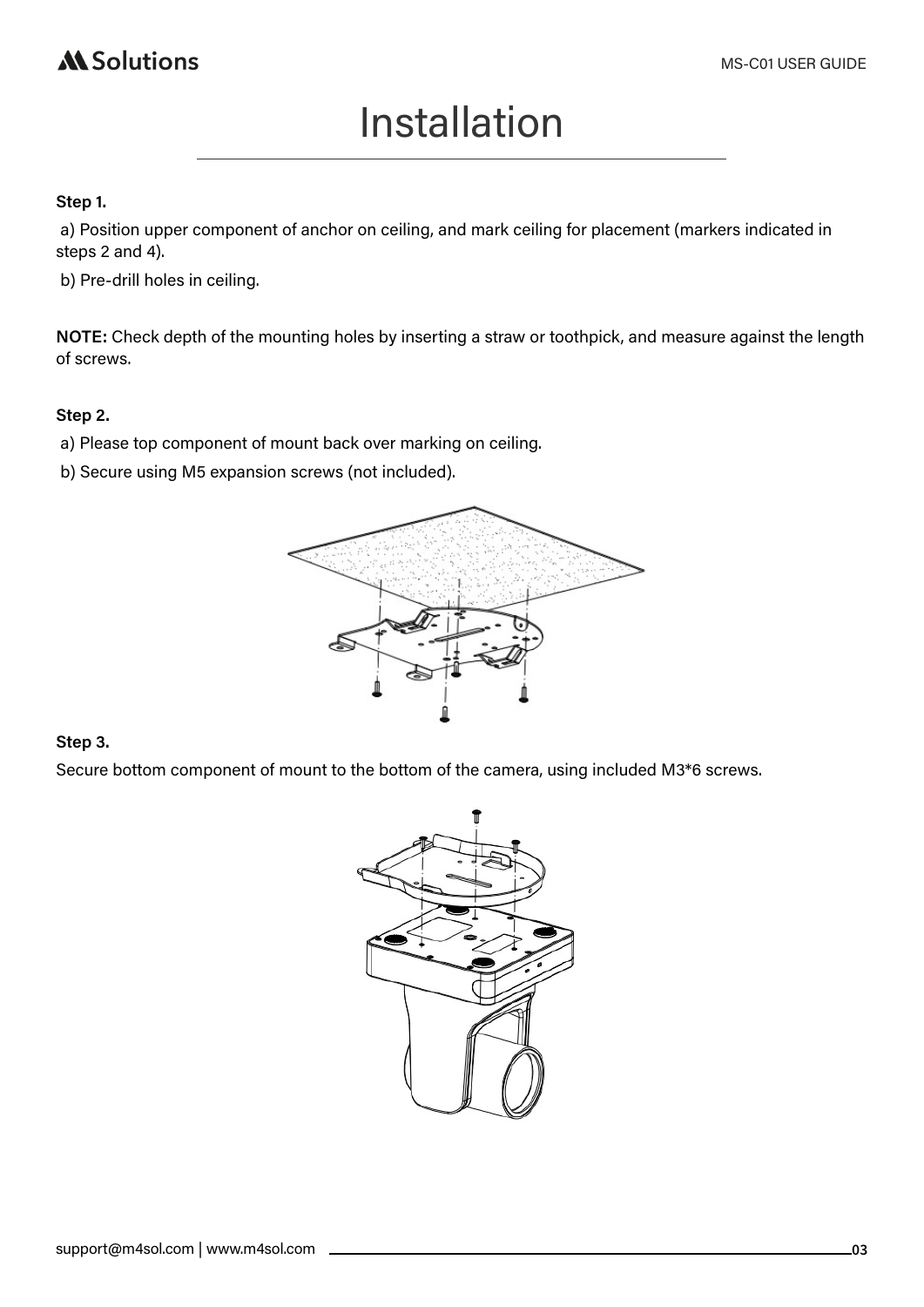### **Al Solutions**

## Installation

#### **Step 4.**

- a) Attach camera to mount.
- b) Secure using M3\*6.